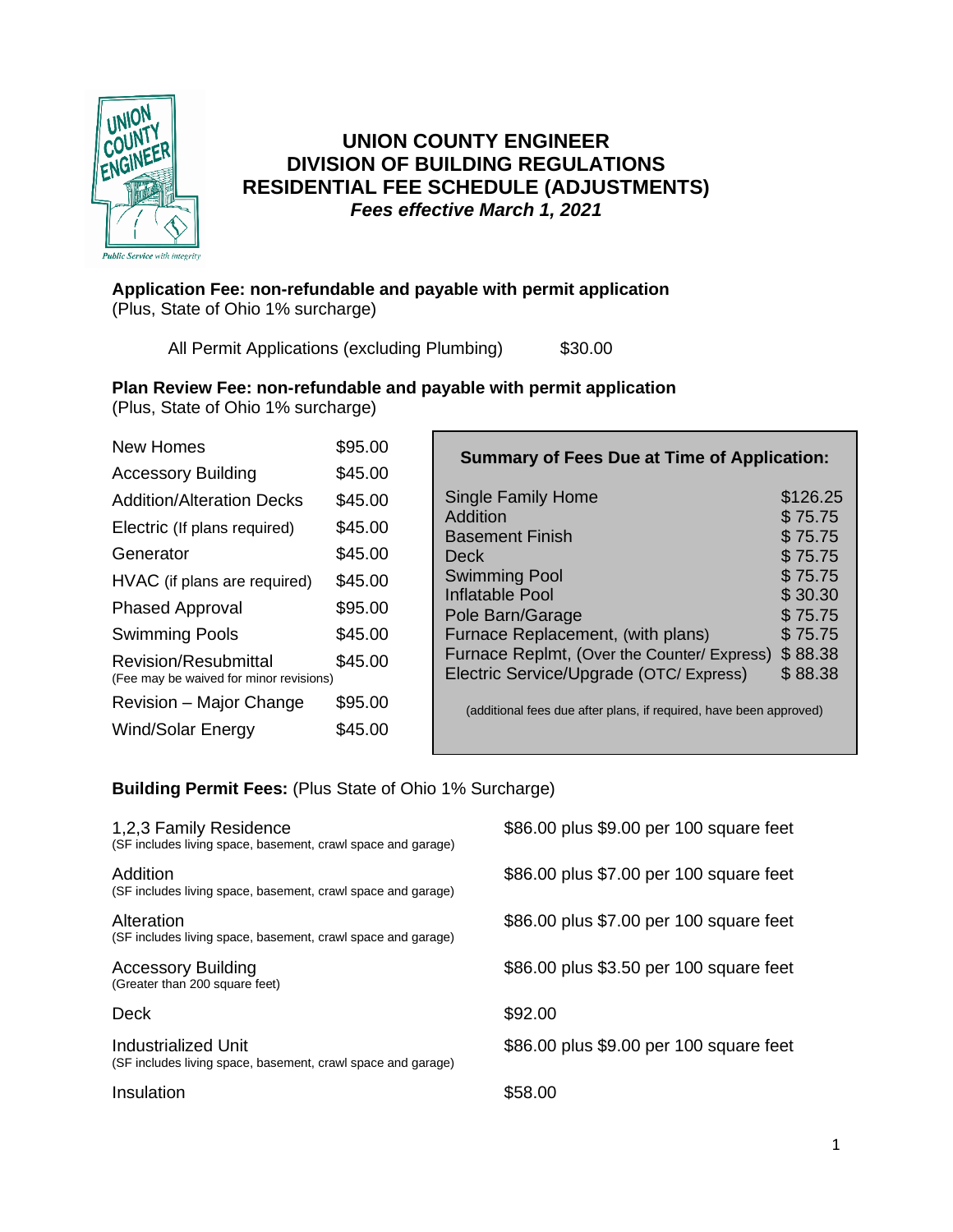# *Residential Building Permit Fees continued:*

| <b>Manufactured Home</b><br>(Separate permits required for decks, sunrooms and garages)                   | \$400.00 + \$100.00 State of Ohio Seal Fee |
|-----------------------------------------------------------------------------------------------------------|--------------------------------------------|
| Reroof<br>(Permit required if roof is structurally deficient or has significantly deteriorated sheathing) | \$57.50                                    |
| Slab Prep for Radon                                                                                       | \$57.50                                    |
| Swimming Pool                                                                                             | \$57.50                                    |
| <b>Electric Permit Fees:</b> (Plus State of Ohio 1% Surcharge)                                            |                                            |
| 1, 2, & 3 Family Residence<br>(Includes foundations and garages)                                          | \$57.50 plus \$4.50 per 100 square feet    |
| Additions<br>(Includes foundations and garages)                                                           | \$57.50 plus \$4.50 per 100 square feet    |
| Alterations<br>(Includes foundations and garages)                                                         | \$57.50 plus \$4.50 per 100 square feet    |
| Accessory Buildings<br>(Greater than 200 square feet)                                                     | \$57.50 plus \$3.50 per 100 square feet    |
| <b>Industrialized Unit</b><br>(Includes foundations and garages)                                          | \$57.50 plus \$4.50 per 100 square feet    |
| Permanent Service Upgrade                                                                                 | \$57.50                                    |
| <b>Temporary Service</b>                                                                                  | \$57.50                                    |
| <b>Electric Service</b><br>(Panel / meter replacement)                                                    | \$57.50                                    |
| Exceeding 200 Amp Circuit<br>(Example) - 300-amp. 2 x \$57.50 = \$115.00                                  | \$57.50                                    |
| <b>Electric Baseboard Heat</b><br>(New)                                                                   | \$57.50 plus \$11.50 per Unit              |
| <b>Electric Baseboard Heat</b><br>(Alteration)                                                            | \$57.50 plus \$11.50 per Unit              |
| Furnace Replacement / Addition                                                                            | \$57.50                                    |
| Water Heater Replacement / Addition                                                                       | \$57.50                                    |
| A/C Replacement / Addition                                                                                | \$57.50                                    |
| Generator                                                                                                 | \$57.50                                    |
| Heat Pump Replacement / Addition                                                                          | \$57.50                                    |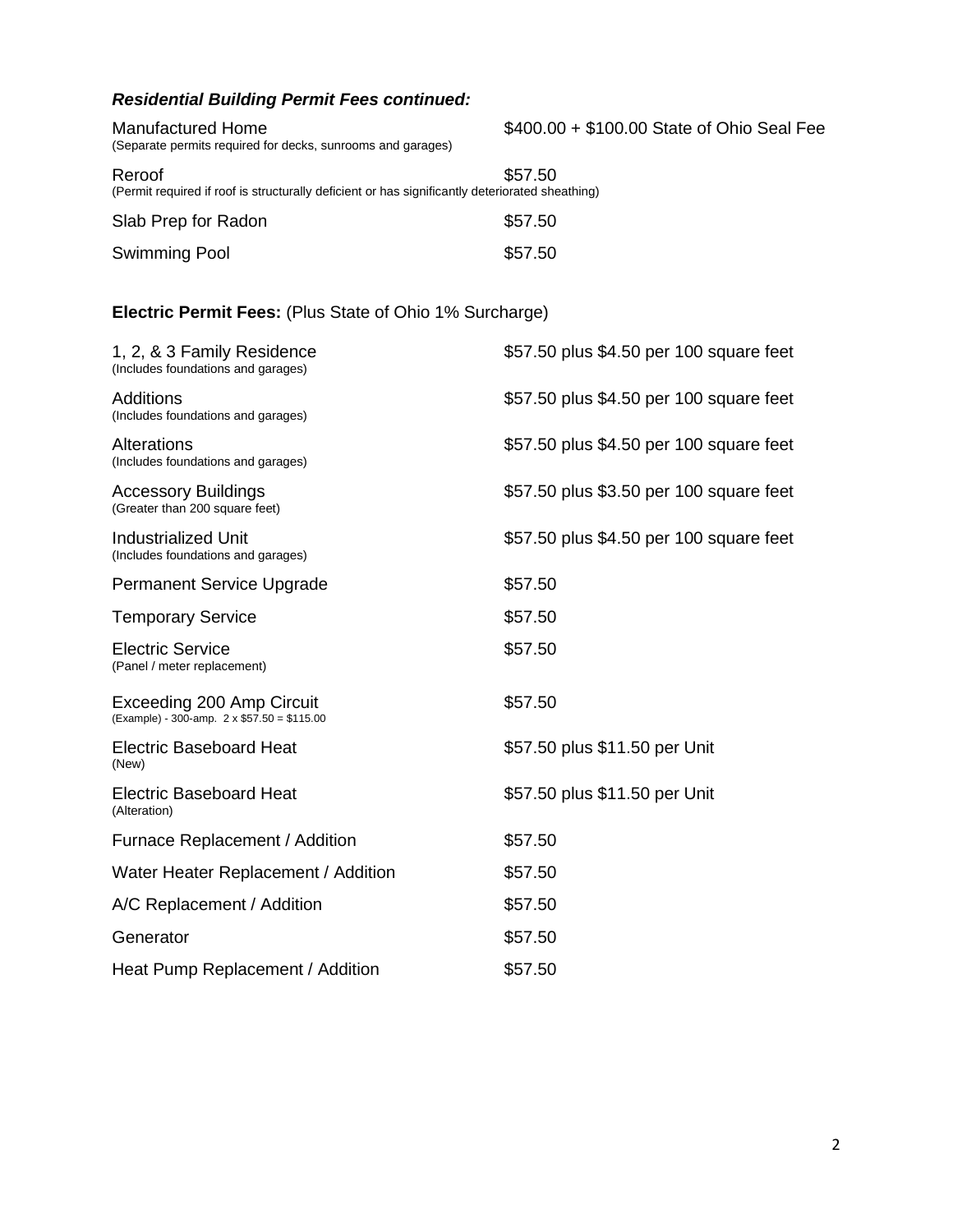## *Residential Electrical Fees Continued:*

| Floor Heat<br>(Alteration)                                           | \$57.50 |
|----------------------------------------------------------------------|---------|
| Solar Power Equipment<br>(Addition / Alteration)                     | \$57.50 |
| <b>Wind Power Equipment</b><br>(Addition / Alteration)               | \$57.50 |
| Geothermal                                                           | \$57.50 |
| <b>Septic System Alteration</b>                                      | \$57.50 |
| Hot Tub / Whirlpool / Jacuzzi                                        | \$57.50 |
| <b>Swimming Pools</b><br>(No additional charge for inflatable pools) | \$57.50 |

# **Residential HVAC Permit Fees:** (Plus State of Ohio 1% surcharge)

| 1, 2 & 3 Family Residence<br>(Including basements)          | \$57.50 plus \$4.50 per 100 square feet |
|-------------------------------------------------------------|-----------------------------------------|
| <b>Additions</b><br>(Including basements)                   | \$57.50 plus \$4.50 per 100 square feet |
| Alterations<br>(Including basements)                        | \$57.50 plus \$4.50 per 100 square feet |
| <b>Accessory Building</b><br>(Greater than 200 square feet) | \$57.50 plus \$4.50 per 100 square feet |
| <b>Industrialized Unit</b><br>(Includes foundations)        | \$57.50 plus \$4.50 per 100 square feet |
| Factory Built Fireplace/<br>Chimney Replacement/Add         | \$57.50                                 |
| <b>Masonry Fireplace</b>                                    | \$46.00                                 |
| <b>Furnace Replacement /Addition</b>                        | \$57.50 per Unit                        |
| Water Heater Replacement/Addition                           | \$57.50 per Unit                        |
| A/C Replacement/Addition                                    | \$57.50 per Unit                        |
| Heat Pump Replacement/Addition                              | \$57.50 per Unit                        |
| <b>Wall Heating Cooling Unit (alterations)</b>              | \$57.50 per Unit                        |
| Pool Heater                                                 | \$46.00                                 |
| <b>Wood Burning Stove</b>                                   | \$57.50                                 |
| <b>Exterior Wood Burning Stoves</b>                         | \$57.50                                 |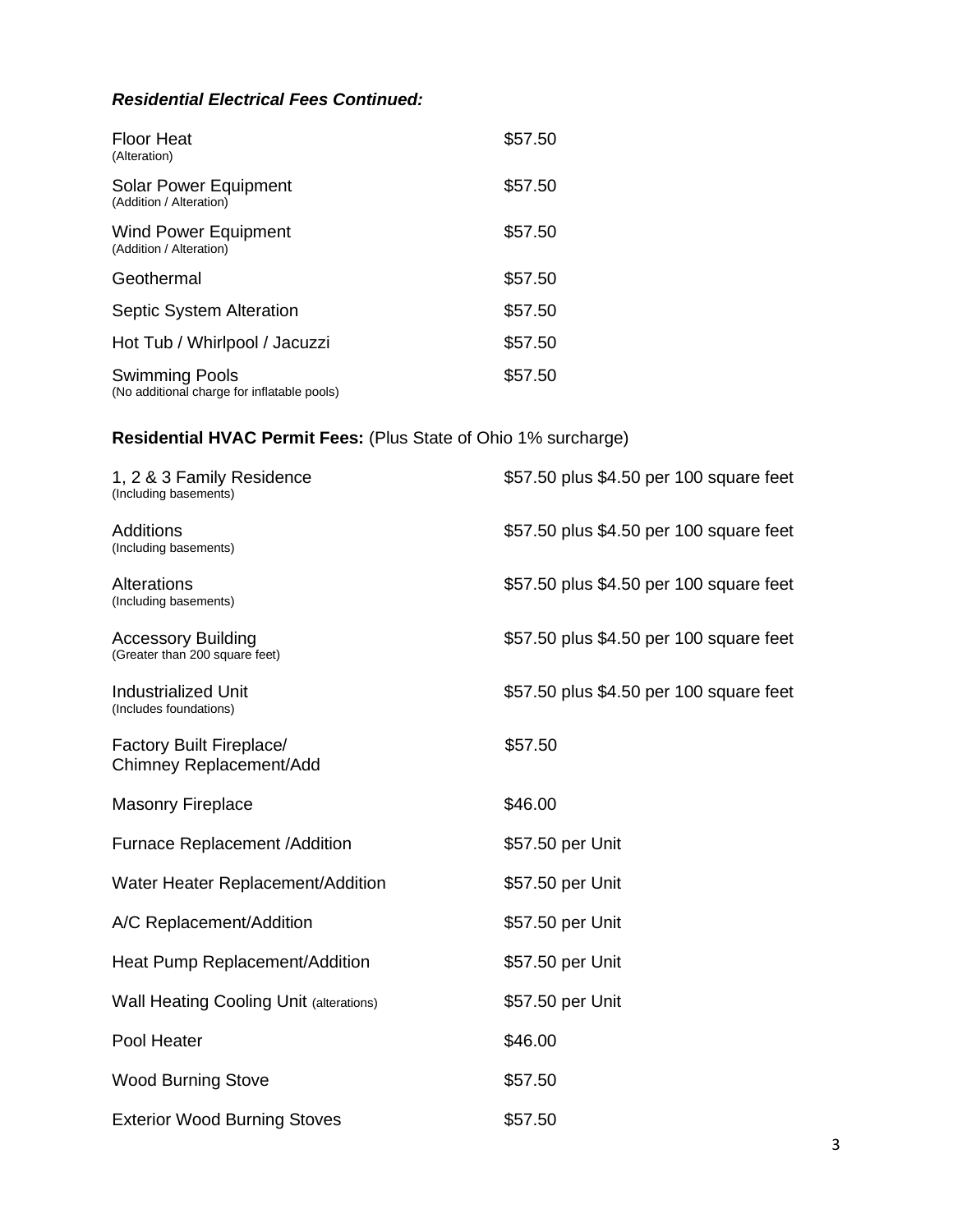### **Residential Gas Piping Fees:** (Plus State of Ohio 1% surcharge)

| 1,2 &3 Family Residence                           | \$46.00            |
|---------------------------------------------------|--------------------|
| Addition                                          | \$46.00            |
| Alteration                                        | \$46.00            |
| <b>Accessory Building</b>                         | \$46.00            |
| Industrialized Unit<br>Pool Gas Piping for Heater | \$46.00<br>\$46.00 |

**Residential Plumbing Fees:** (Plumbing fees are established by the Union County Board of Health)

| <b>Plumbing Permit</b>               | \$75.00 plus \$10.00 per trap      |
|--------------------------------------|------------------------------------|
| <b>Plumbers Registration Fee</b>     | \$100.00                           |
| Partial inspections                  | \$70.00                            |
| After Hours (By appointment)         | \$125.00 per hour (4-hour minimum) |
| Penalty Fee (Install without permit) | 25% of the permit fee              |
| Re-inspections                       | \$70.00                            |
| Manufactured Home Inspections        | \$60.00 plus \$10.00 per trap      |

### **Residential Miscellaneous Fees:** (plus State of Ohio 1% surcharge)

| <b>Demolition Permit</b>                                                                                                           | \$46.00                                                  |
|------------------------------------------------------------------------------------------------------------------------------------|----------------------------------------------------------|
| <b>Flood Hazard Permit Fee</b>                                                                                                     | \$86.00                                                  |
| Airport Zoning                                                                                                                     | \$57.50                                                  |
| <b>House Moving</b>                                                                                                                | Same fee as Industrialized Unit                          |
| Consultation                                                                                                                       | \$86.00                                                  |
| After Hours Inspection (by appt.)                                                                                                  | \$100.00, 2 hours minimum                                |
| Re-Inspection<br>for incomplete work, work that is not ready for inspection and work that does not comply with the approved plans) | \$100.00 (Fees for partial or re-inspections are charged |

Partial Inspection/Trip Charge \$100.00 (Fees for partial or re-inspections are charged for incomplete work, work that is not ready for inspection and work that does not comply with the approved plans)

| <b>Temporary Occupancy</b>  | \$100.00 (good for a maximum of 180 days) |
|-----------------------------|-------------------------------------------|
| Inspection Card Replacement | \$25.00                                   |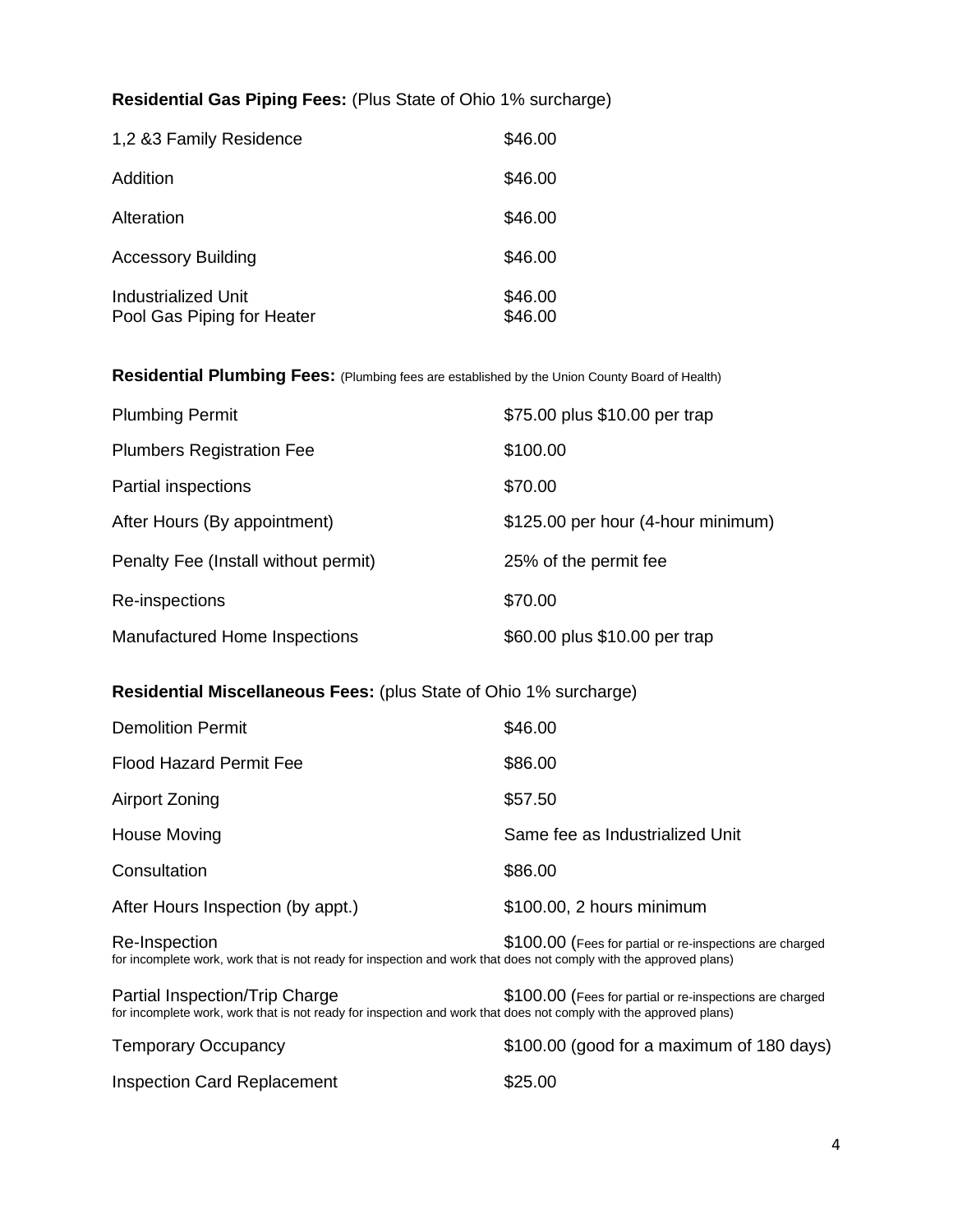| <b>Approved Plan Re-Issuance:</b><br>If Applicant Provides Plans                   | \$46.00                                                                 |
|------------------------------------------------------------------------------------|-------------------------------------------------------------------------|
| Approved Plan Re-Issuance<br>If We Copy Plans<br>smaller                           | \$20.00 plus \$1.00 Per page if 11 x17 or                               |
| In-Ground Swimming Pool                                                            | (See plan review, building, electrical, heater and or gas fees)         |
| Above Ground Swimming Pool                                                         | (See plan review, building, electrical, heater and or gas fees)         |
| <b>Finish Grade Certificate</b>                                                    | \$175.00<br>(Fee applies after final grade regulations are implemented) |
| <b>Board of Building Appeals</b>                                                   | \$57.50                                                                 |
| Permit Refund Fee<br>(Permit refunds are only allowed if the permit is not issued) | \$30.00                                                                 |
| <b>Miscellaneous Permit</b>                                                        | \$57.50                                                                 |
| Certificate of Occupancy Re-issue                                                  | \$20.00                                                                 |
| Certificate of Occupancy for<br><b>Existing Buildings</b>                          | \$86.00                                                                 |
| Kitchen Exhaust Hood                                                               | \$46.00                                                                 |
| <b>Fire Suppression System</b>                                                     | \$92.00                                                                 |

#### **Additional Notes:**

- 1. Union County Building Department is required to collect on behalf of the Ohio Board of Building Standards an assessment equal to 1% of the fees. The assessment applies to the acceptance and approval of plans and specifications and for making of all inspections.
- 2. Fees may be doubled if work commences prior to issuing a permit.

### **TO SCHEDULE AN INSPECTION Call (937) 645-3019**

You must have your *Building Permit Number and Address* to schedule inspections

233 West Sixth Street – Marysville, Ohio 43040 937-645-3018 – 937-645-3161 fax [engineer@unioncountyohio.gov](mailto:engineer@unioncountyohio.gov)

> Updated 09-01-2006 Updated 07-16-2007 Updated 01-04-2008 (plumbing) Updated 01-01-2010 Updated 12-02-2010 (plumbing) Updated 02-07-2014 Updated 08-17-2016 Updated 01-01-2017 Updated 12-28-2020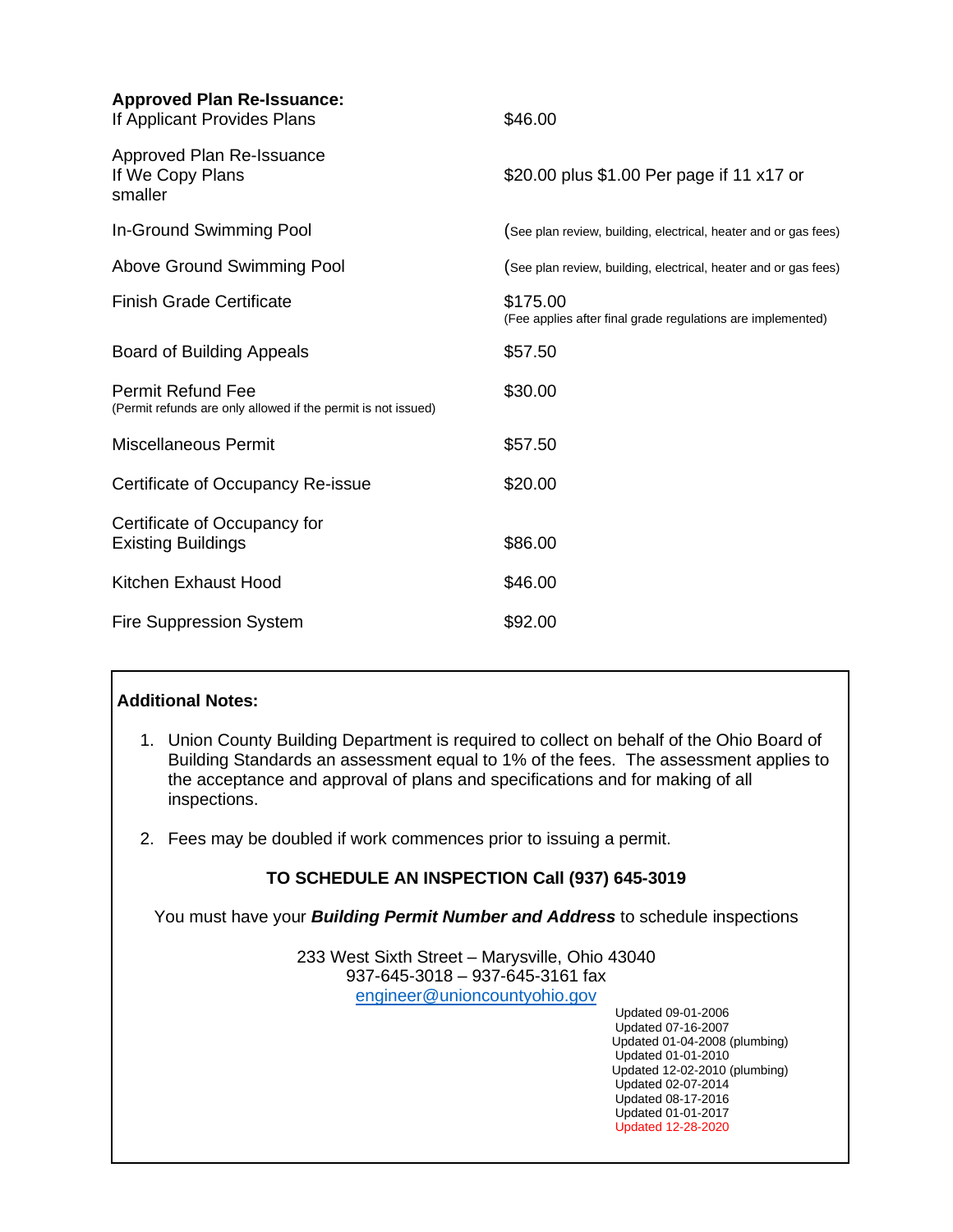### **UNION COUNTY ENGINEER DIVISION OF BUILDING REGULATIONS COMMERCIAL FEE SCHEDULE**

**Effective 3/1/2021**

*\*All Commercial Building Department Fees have an additional 3% State of Ohio Surcharge*

#### **\*Application Fee**

All Permits \$30.00 **\*Plan Review Fees** New Building \$230 + \$35/1000 sq ft Addition \$230 + \$35/1000 sq ft (Includes basement if applicable) Alteration, tenant finish change of use  $$115 + $35/1000$  sq ft (Includes basement if applicable) Accessory Building **1996** and the state of the state of the state of the state of the state of the state of the state of the state of the state of the state of the state of the state of the state of the state of the state (Greater than 120 sq ft & less than 1500 sq ft) Revision **12000 sq** ft **12000 sq** ft **12000** sq ft **12000** sq ft **12000** sq ft **12000** sq ft **12000** sq ft **12000** sq ft **12000** sq ft **12000** sq ft **12000** sq ft **12000** sq ft **12000** sq ft **12000** sq ft **1200** sq ft **120** Resubmittal \$115 (To a plan disapproval or partial approval) (Minor revisions, no change to phased approvals per plan review change.) Re-roofs **115 + \$35/1000 sq** ft (Only one plan review fee charge For multiple buildings with same Roof work.) Electric Service Upgrade  $$115 + $7/1000$  sq ft Swimming pool and the state of the state of the state of the state of the state of the state of the state of the state of the state of the state of the state of the state of the state of the state of the state of the state Fire Alarm System  $\sim$  \$115 + \$2/1000 sq ft  $$115 + $7/1000$  sq ft For (I and E use groups) Fire Suppression  $$115 + $2/1000$  sq ft  $$115 + $7/1000$  sq ft H use groups or for complex Rack/high piled storage Fire Suppression Underground **\$200** and \$200 Fire Hood Suppression  $\sim$  3200 Furnace / AC Replacement with plans  $$115 + $7/1000$  sq ft

Miscellaneous **\$100**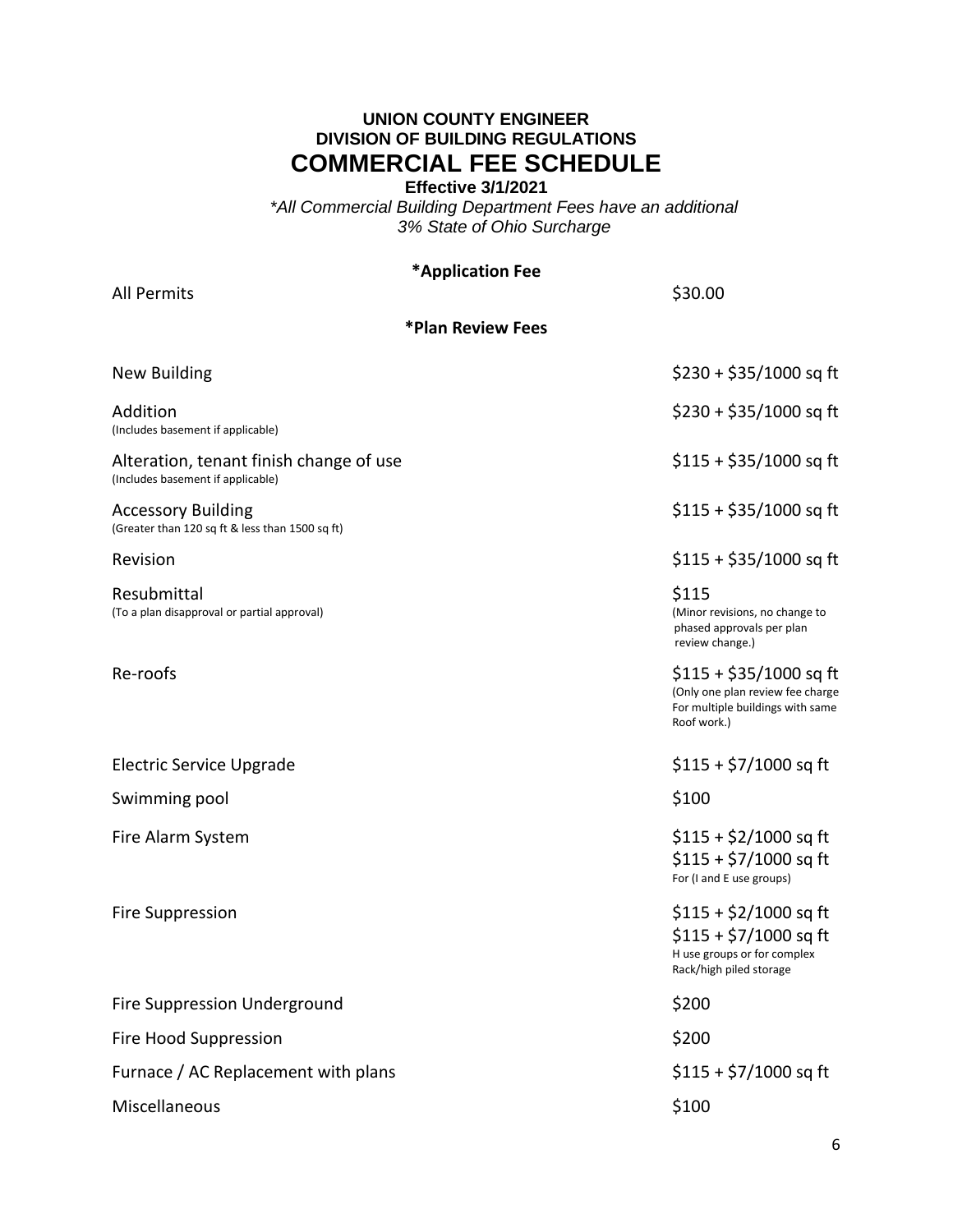# **\*Building Permit Fees**

| New Building<br>(Includes Basement & Garage)                                  | $$230 + $70/1000$ sq ft                                                                  |
|-------------------------------------------------------------------------------|------------------------------------------------------------------------------------------|
| Addition<br>(Includes Basement)                                               | $$230 + $70/1000$ sq ft                                                                  |
| Alteration<br>(Includes Basement)                                             | $$115 + $50/1000$ sq ft                                                                  |
| <b>Accessory building</b><br>(Greater than120 sq ft and less than 1500 sq ft) | $$115 + $50/1000$ sq ft                                                                  |
| Shell Only Building                                                           | $$115 + $50/1000$ sq ft                                                                  |
| <b>Industrialized Units</b>                                                   | $$115 + $50/1000$ sq ft                                                                  |
| Sign                                                                          | \$115 + Electrical Fee<br>If applicable - additional signs on<br>Same property \$50 each |
| <b>Communication Tower</b>                                                    | \$300-Additional fees:<br>Electrical, fences and<br><b>Equipment building</b>            |
| Communication tower<br>(Antenna alterations)                                  | \$165                                                                                    |
| Fences over 6 feet                                                            | \$90                                                                                     |
| <b>Swimming Pools</b>                                                         | \$115                                                                                    |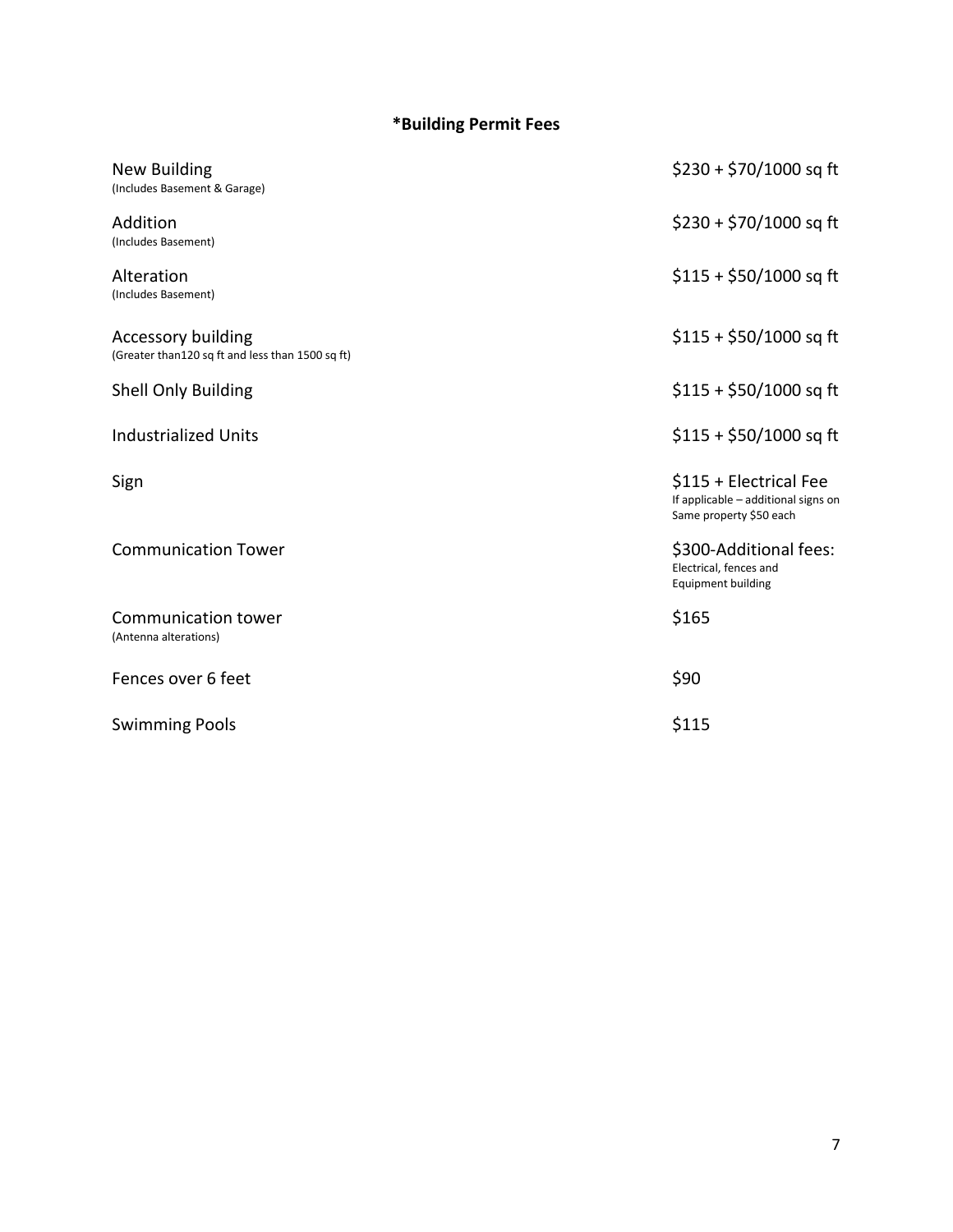## **\*Electrical permit Fees**

| <b>New Building</b>                                                            | $$115 + $70/1000$ sq ft                             |
|--------------------------------------------------------------------------------|-----------------------------------------------------|
| Addition (includes basement)                                                   | $$115 + $70/1000$ sq ft                             |
| Alteration (includes basement)                                                 | $$115 + $70/1000$ sq ft                             |
| <b>Accessory Building</b><br>(Greater than 120 sq ft and less than 1500 sq ft) | $$115 + $70/1000$ sq ft                             |
| Shell only building                                                            | $$115 + $50/1000$ sq ft                             |
| <b>Permanent Service</b><br>(each or each group no more than six)              | \$90                                                |
| Electrical Service Panel/subpanel replace                                      | \$90                                                |
| <b>Temporary Services</b>                                                      | \$90                                                |
| Low Voltage Electric                                                           | $$70 + $6/1000$ sq ft                               |
| Electric Baseboard Heat (New)                                                  | $$70 + $6/1000$ sq ft                               |
| Sign                                                                           | \$90 Additional signs on same<br>property \$46 each |
| <b>Communication Tower</b>                                                     | \$175                                               |
| Furnace/AC Replacement                                                         | \$90 per unit                                       |
| Water Heater Replacement                                                       | \$90 per unit                                       |
|                                                                                |                                                     |
| Generator (permanent)                                                          | \$90                                                |
| Generator (portable)                                                           | \$90                                                |
| Pole Lights                                                                    | $$145 + $30 /$ Pole                                 |
| Swimming Pool (Above Ground)<br>Swimming Pool (In Ground)                      | \$175<br>\$260                                      |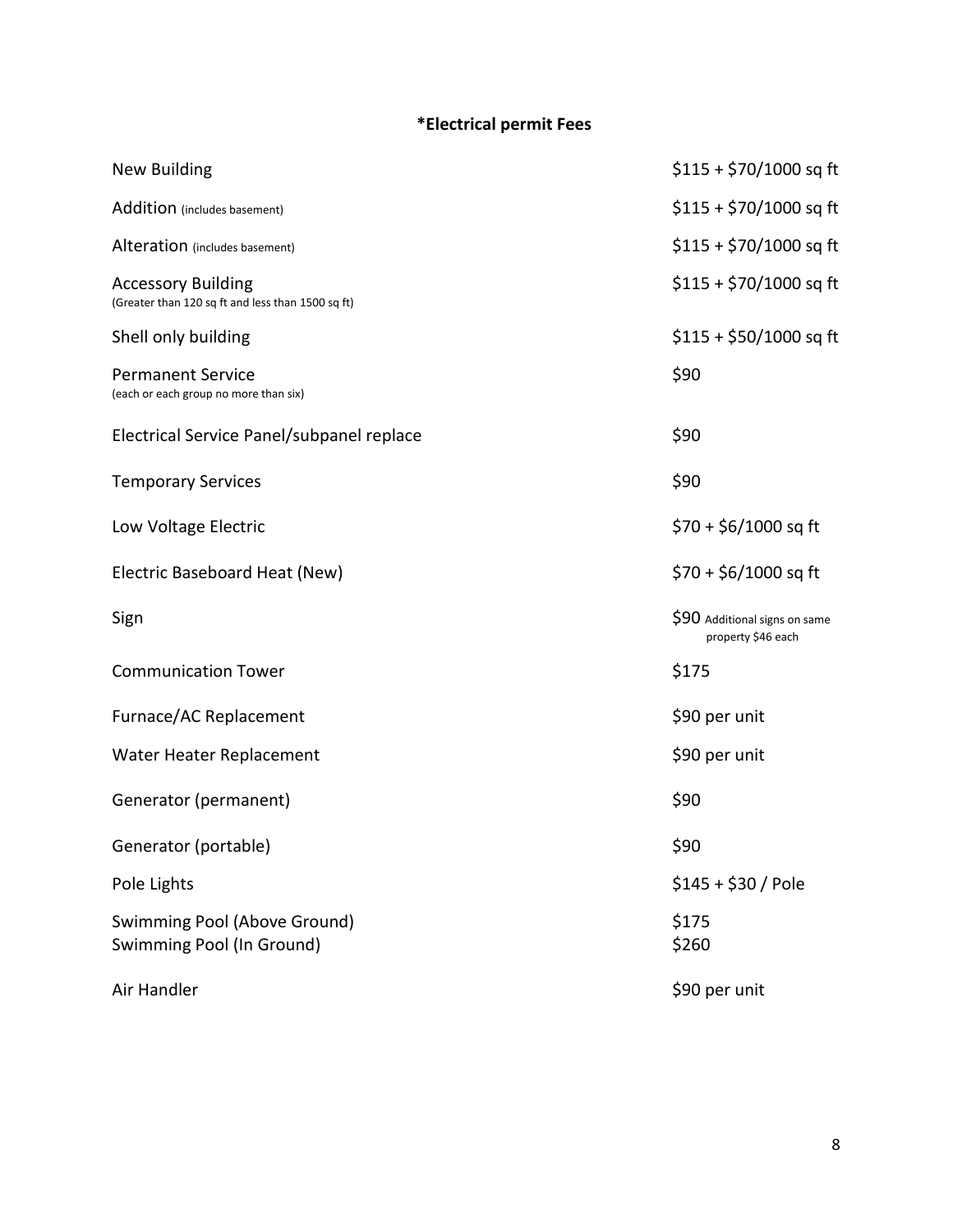## **\*HVAC Permit Fees**

| New Installation (Includes Basement)                                           | \$115 + \$70/1000 sq ft |
|--------------------------------------------------------------------------------|-------------------------|
| Addition (Includes Basement)                                                   | $$115 + $70/1000$ sq ft |
| Alteration (Includes Basement)                                                 | \$115 + \$70/1000 sq ft |
| <b>Accessory Building</b><br>(Greater than 120 sq ft and less than 1500 sq ft) | $$115 + $70/1000$ sq ft |
| <b>Shell Only Building</b>                                                     | $$115 + $46/1000$ sq ft |
| Kitchen Exhaust Hood                                                           | \$175                   |
| Factory Built Fireplace & Chimney<br>(Replacement/Addition)                    | \$90                    |
| Refrigeration                                                                  | \$115                   |
| Boiler/Boiler piping (chilled & hot)                                           | \$90 + \$30 per unit    |
| Furnace (replacement/addition)                                                 | \$90 per unit           |
| A/C (replacement/addition)                                                     | \$90 per unit           |
| Heat pump (replacement/addition)                                               | \$90 per unit           |
| Water Heater (replacement/addition)                                            | \$90 per unit           |
| Air Handler                                                                    | \$90 per unit           |
| <b>Swimming Pool Heater</b>                                                    | \$90 per unit           |
| <b>Masonry Fireplace</b>                                                       | \$90 per unit           |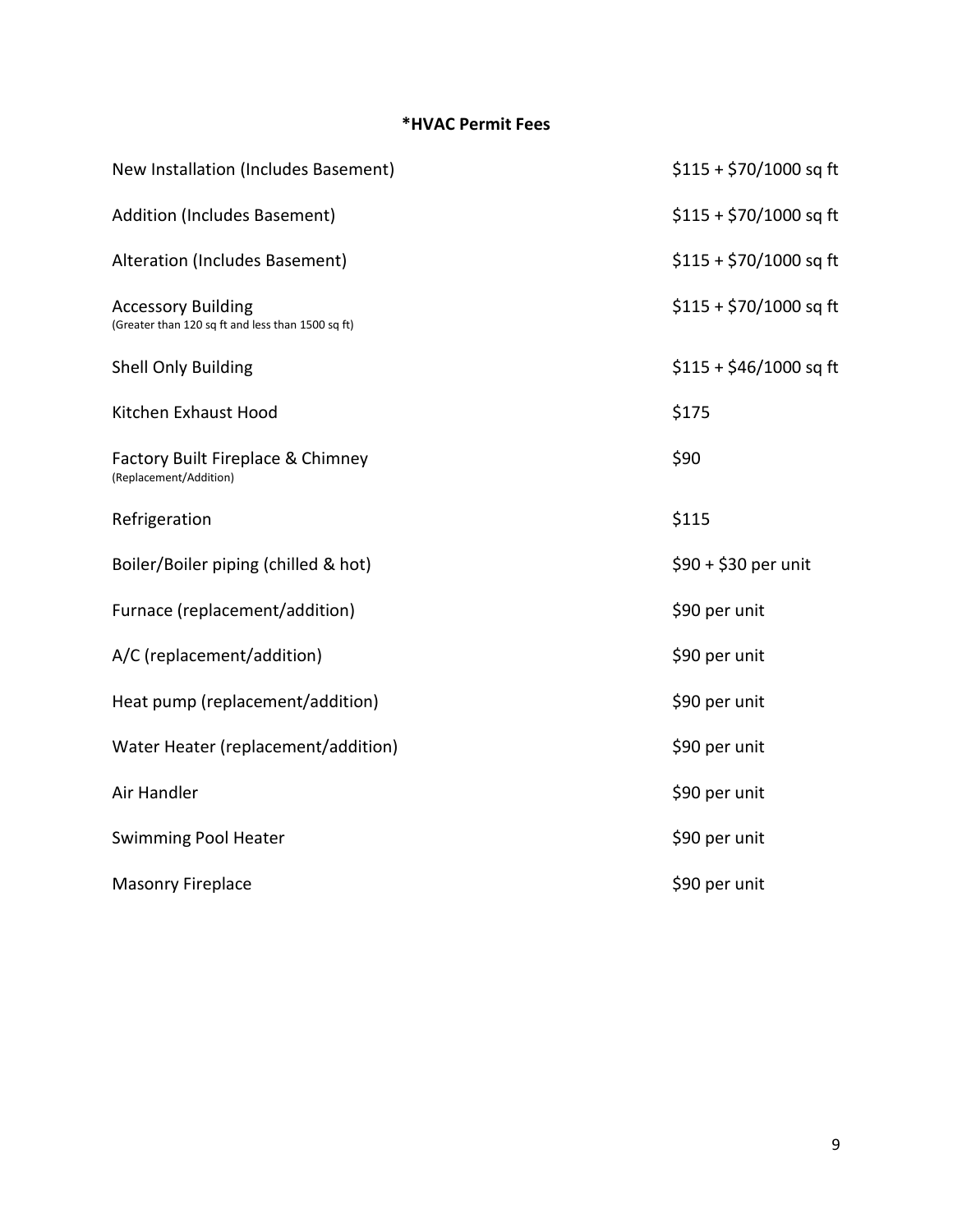# **\*Gas Piping Permit Fees**

| New Installation                                   | \$115                   |  |
|----------------------------------------------------|-------------------------|--|
| Addition                                           | \$115                   |  |
| Alteration                                         | \$115                   |  |
| Shell Only Building                                | \$115                   |  |
| Generator                                          | \$90                    |  |
| <b>Exterior Wood Burner</b>                        | \$90                    |  |
| <b>Swimming Pool</b>                               | \$90                    |  |
| <b>Fire Suppression Permit Fees</b>                |                         |  |
| <b>Fire Suppression</b>                            | $$115 + $35/1000$ sq ft |  |
| Fire Suppression (Underground)                     | \$320                   |  |
| Fire Hood Suppression                              | \$175                   |  |
| Fire Pump                                          | \$260                   |  |
| <b>Fire Alarm Permit Fees</b>                      |                         |  |
| Fire Alarm System                                  | $$115 + $35/1000$ sq ft |  |
| Fire Alarm Panel Replacement                       | \$175                   |  |
| Minor Fire Alarm System Changes<br>(Max 5 Devices) | \$115                   |  |
| <b>Communication Transmission Change</b>           | \$115                   |  |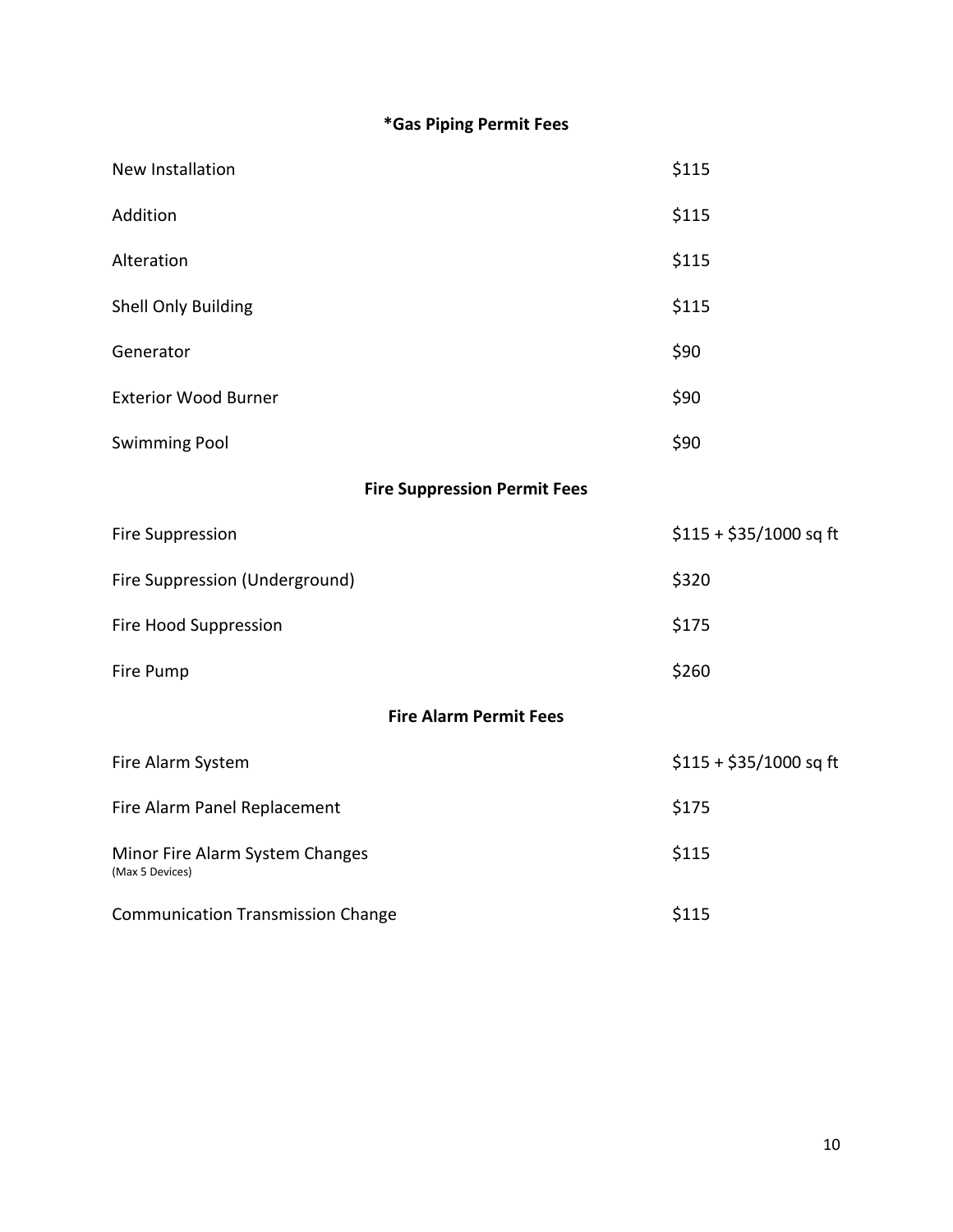## **Plumbing Permit Fees** *Fees Determined by Union County Health Department*

| <b>Application Fee</b>                      | \$200                                         |
|---------------------------------------------|-----------------------------------------------|
| <b>Trap Fee</b>                             | \$20 per trap                                 |
| Plan Review Fee:                            |                                               |
| 1 - 20 fixtures                             | \$60                                          |
| 21-40 fixtures                              | \$100                                         |
| 41-59 fixtures                              | \$120                                         |
| 60-99 fixtures                              | \$140                                         |
| >100 fixtures                               | \$225                                         |
| Weekend, Holiday and after hours (by appt.) | \$125/hour<br>(four hours minimum)            |
| Penalty Fee-Installation w/o permit         | 25% of permit fee                             |
| <b>Plumbers Registration Fee</b>            | \$100                                         |
| Partial Inspections                         | \$70                                          |
| Re-Inspections                              | \$100                                         |
| *Miscellaneous Permit Fees                  |                                               |
| Demolition                                  | \$90                                          |
| <b>Flood Hazard Permit</b>                  | \$90                                          |
| <b>Airport Zoning Permit</b>                | \$60                                          |
| Consultation                                | \$200                                         |
| After hours/Overtime Inspection<br>minimum  | \$125/hr. 2hr<br>if not at end of work<br>day |
| Re-Inspection                               | \$90                                          |
| Partial Inspection/ Trip Charge             | \$90                                          |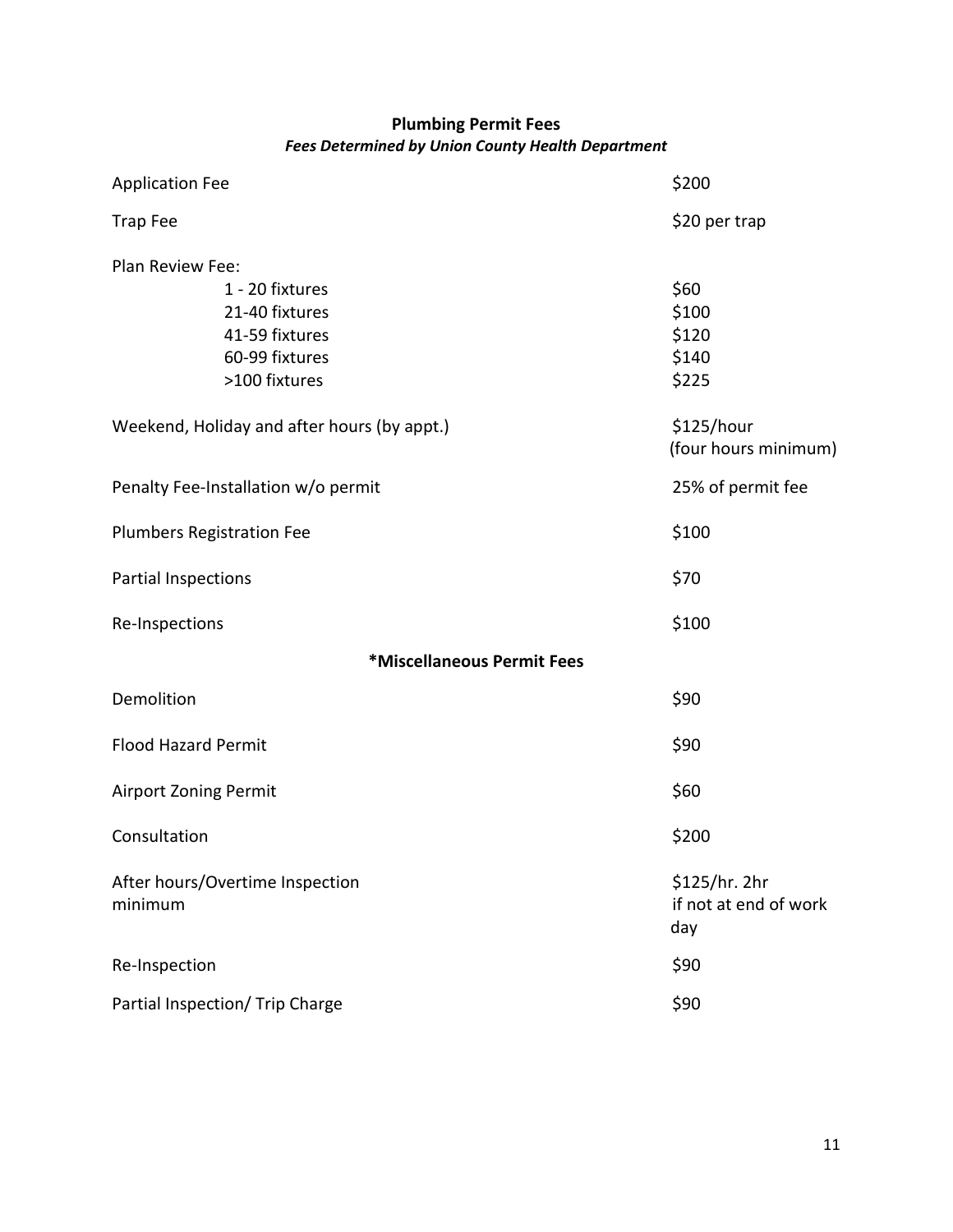# **\*Miscellaneous Permit Fees, continued**

| <b>Temporary Occupancy Certificate</b>          | \$70                                                               |
|-------------------------------------------------|--------------------------------------------------------------------|
| Occupancy Certificate (permitted building)      | \$70                                                               |
| Occupancy Certificate (non-permitted buildings) | \$70                                                               |
| <b>Inspection Card Replacement</b>              | \$25                                                               |
| Approved Plan Re-Issuance                       | \$45                                                               |
| <b>Swimming Pool</b>                            | See building, plan<br>review, fence,<br>electric, heater<br>or gas |
| Re-Roof                                         | \$90/Building                                                      |
| Tent                                            | \$90                                                               |
| Tent (w/electric)                               | \$175                                                              |
| Change of Use with no alterations               | \$70                                                               |
| Appeal to State Board of Appeals                | \$145                                                              |
| <b>Miscellaneous Permit</b>                     | \$90/trip                                                          |